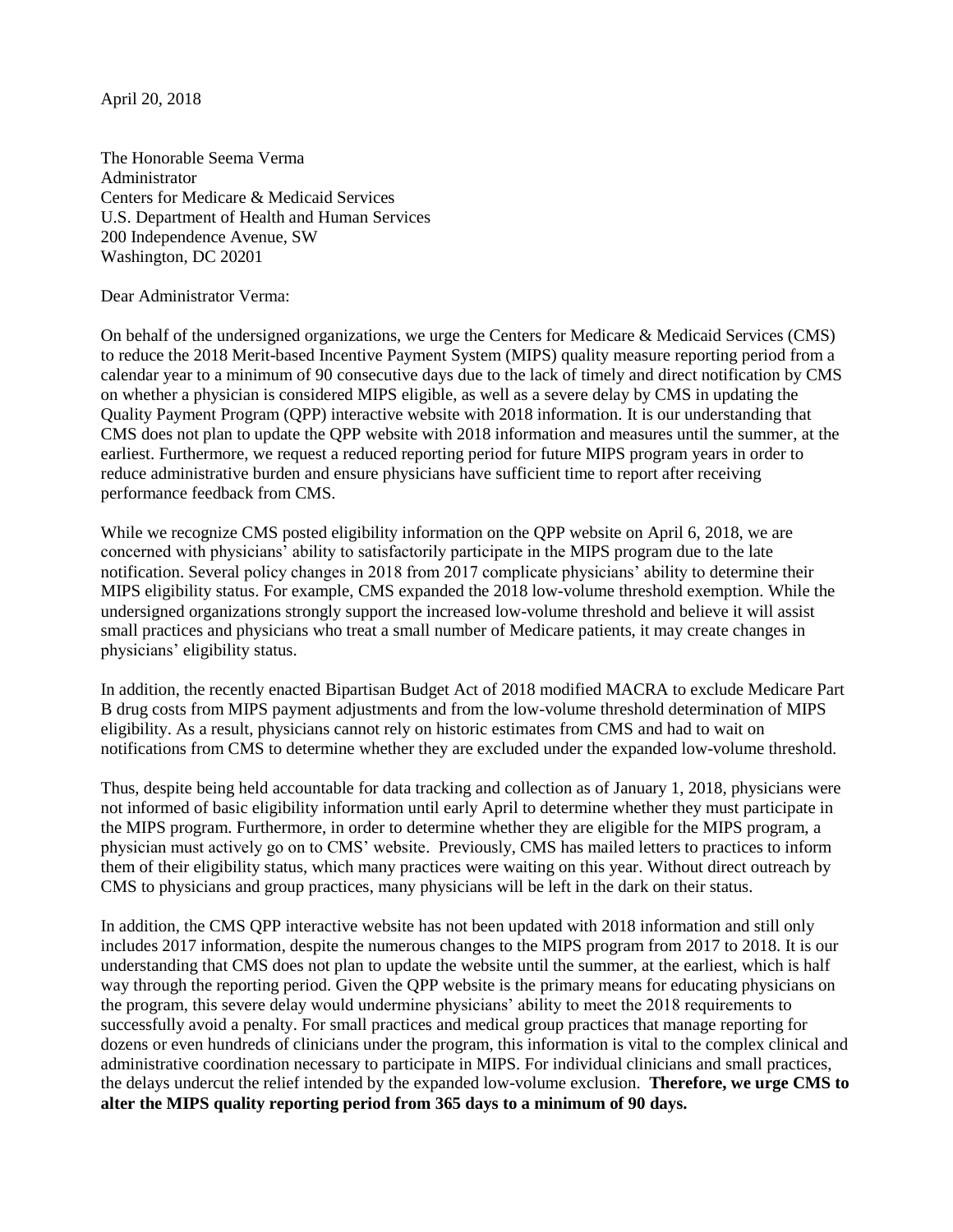While we acknowledge that certain reporting options, such as reporting certain outcome-based measures, may require a lengthier reporting period than 90 days to ensure statistical validity, we believe there is a substantial opportunity to reduce the cost and labor involved in reporting MIPS data to CMS by shortening the minimum data collection period to 90 consecutive days and allowing physicians to decide whether to report additional data. There is precedent for retroactively shortening a federal quality reporting program reporting period, as CMS did in 2015 and 2016 for eligible professionals in the Electronic Health Record (EHR) Meaningful Use program.<sup>i</sup> In addition, the 2017 MIPS program allowed for a reduced reporting period.

We also believe a minimum 90-day reporting period is consistent with CMS' efforts to reduce clinician burden and to put patients over paperwork. In fact, evidence of the burden of paperwork associated with fullyear quality reporting is well documented. The 2018 QPP final rule estimates the burden of recordkeeping and data submission will total 7.6 million hours with a cost of nearly \$700 million.<sup>ii</sup> This estimate may be low, as a 2016 *Health Affairs* study found that each year physician practices in four common specialties spend, on average, 785 hours per physician and more than \$15.4 billion on quality measure reporting programs. As the study cites, the majority of time spent on quality reporting consists of "entering information into the medical record only for the purpose of reporting for quality measures from external entities."

Furthermore, we urge CMS to consider the timing of inaugural MIPS feedback reports, which are expected midway through 2018, at the earliest. Assuming CMS does not encounter delays in releasing feedback reports akin to its delay in releasing eligibility information, updating the website and that these reports are released in July, any necessary modifications will interrupt a 365-day reporting period. For instance, physician practices may need to conduct internal due diligence to identify quality performance variables, explore more clinically relevant reporting metrics and change data capture and input into the EHR, which would require action by third-party vendors who are not subject to the same payment penalties as physicians. If the reporting period were reduced to a 90-day minimum with the option to submit additional data, physicians and group practices would have greater flexibility to incorporate the first-year MIPS feedback into their 2018 performance and focus more of their attention on improving patient care as opposed to just reporting.

Our organizations are committed to working collaboratively with CMS to ensure MIPS recognizes the quality of care provided to Medicare beneficiaries rather than quantity of data reported. We appreciate your consideration of our recommendation to reduce the onerous MIPS documentation requirements by shortening the quality reporting period to a minimum of 90 days.

Sincerely,

American Medical Association Advocacy Council of ACAAI AMDA - The Society for Post-Acute and Long-Term Care Medicine American Academy of Allergy, Asthma & Immunology American Academy of Dermatology Association American Academy of Family Physicians American Academy of Home Care Medicine American Academy of Neurology American Academy of Orthopaedic Surgeons American Academy of Otolaryngology-Head and Neck Surgery American Academy of Physical Medicine and Rehabilitation American Association of Clinical Endocrinologists American Association of Neurological Surgeons American College of Emergency Physicians American College of Gastroenterology American College of Obstetricians and Gynecologists